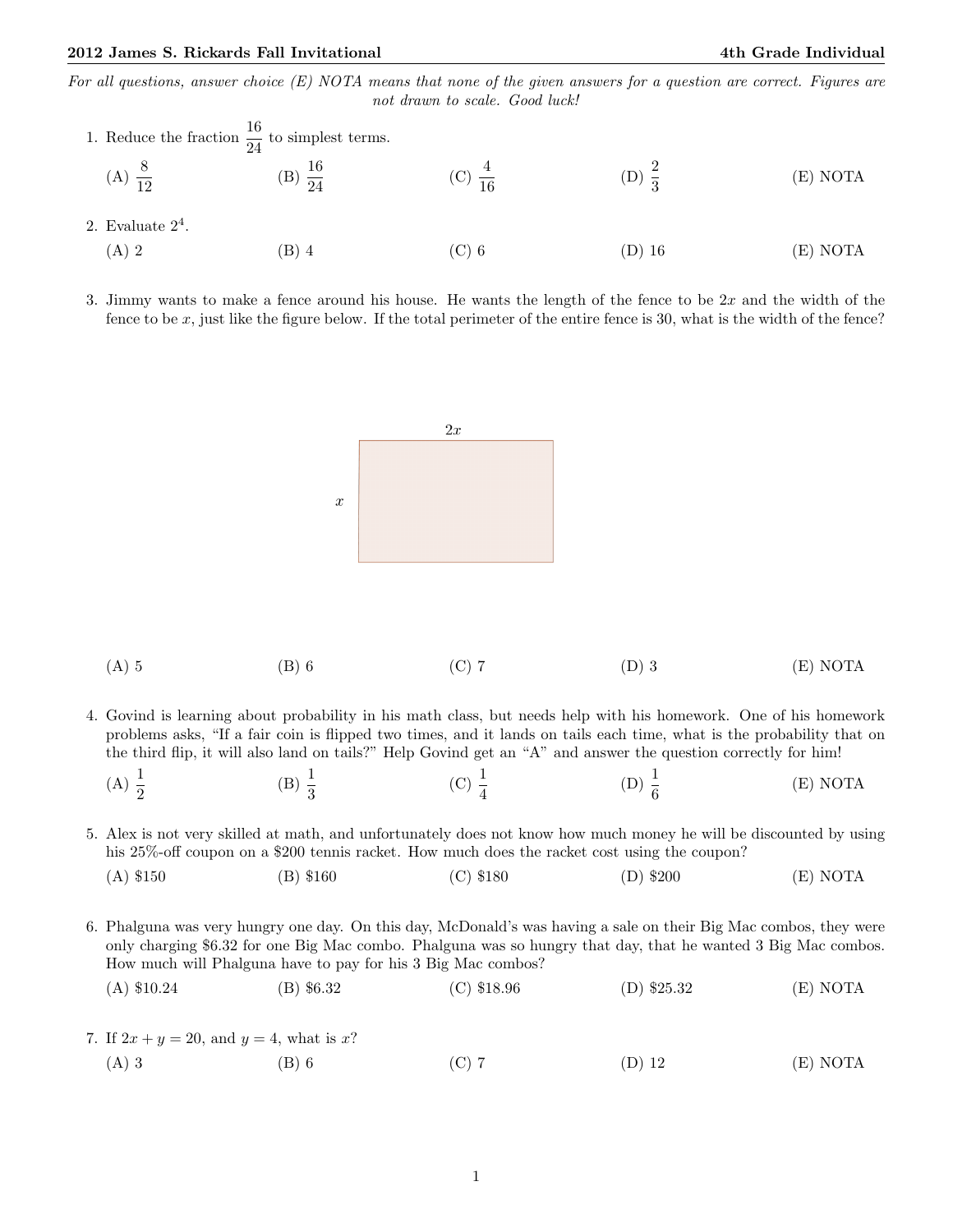## 2012 James S. Rickards Fall Invitational 4th Grade Individual

- 8. John went to the farm on a school field trip. He saw 3 dogs, 3 sheep, 7 chickens, and 1 horse at the farm. Assume that all animals on the farm have the normal amount of limbs. How many feet were on these 14 animals?
	- (A) 10 (B) 12 (C) 19 (D) 34 (E) NOTA
- 9. Allishun is a horrible basketball player and only scored 100 points in 20 basketball games, how many points per game did she average?
- (A) 10 (B) 3 (C) 5 (D) 12 (E) NOTA
- 10. Evaluate, using the order of operations:  $5+4-\frac{3\times6}{8}$  $\frac{1}{2}$ . (A) 1 (B) 5 (C) 2 (D) 0 (E) NOTA
- 11. An equilateral triangle has a side length of 6, what is the perimeter of the equilateral triangle?



| $(A)$ 6 | $(B)$ 12 | $(C)$ 4 | $(D)$ 18 | (E) NOTA |
|---------|----------|---------|----------|----------|
|---------|----------|---------|----------|----------|

12. Evaluate  $3 \times 7 + \frac{2(6 \times 7)}{4}$  $\frac{1}{4}$ . (Hint: The number is the meaning of life.) (A) 14 (B) 21 (C) 42 (D) 56 (E) NOTA

13. In the alien world of Zingzang, 2 eclogues can be traded for 4 rickracks, and 4 rickracks can be traded for 6 feckets. On Zingzang, I have 8 eclogues, but I want feckets. If I trade in all 8 eclogues, then how many feckets will I receive? (A) 24 (B) 18 (C) 12 (D) 6 (E) NOTA

14. Let S be the area of a square with side length 5, and let C be the area of a circle with radius 3. Find  $\frac{C}{S}$ .

(A)  $\frac{9}{25}$  $\pi$  (B)  $\frac{5}{3}$  $\pi$  (C)  $\frac{25}{9}$  $\pi$  (D)  $\frac{3}{5}$ π (E) NOTA

15. If the sum of 6 consecutive integers is 39, what is the first of the six integers?

(A) 1 (B) 3 (C) 4 (D) 6 (E) NOTA

16. Alyssa is spreading butter on three pieces of toast. She spreads  $\frac{2}{3}$  of an ounce on one piece,  $\frac{4}{9}$  of an ounce on the second piece, and  $\frac{1}{7}$  of an ounce on the third piece. How many ounces of butter did she spread in all?

(A)  $4\frac{63}{45}$  $(B) \frac{79}{63}$  $(C) \frac{33}{45}$ (D)  $\frac{77}{63}$ (E) NOTA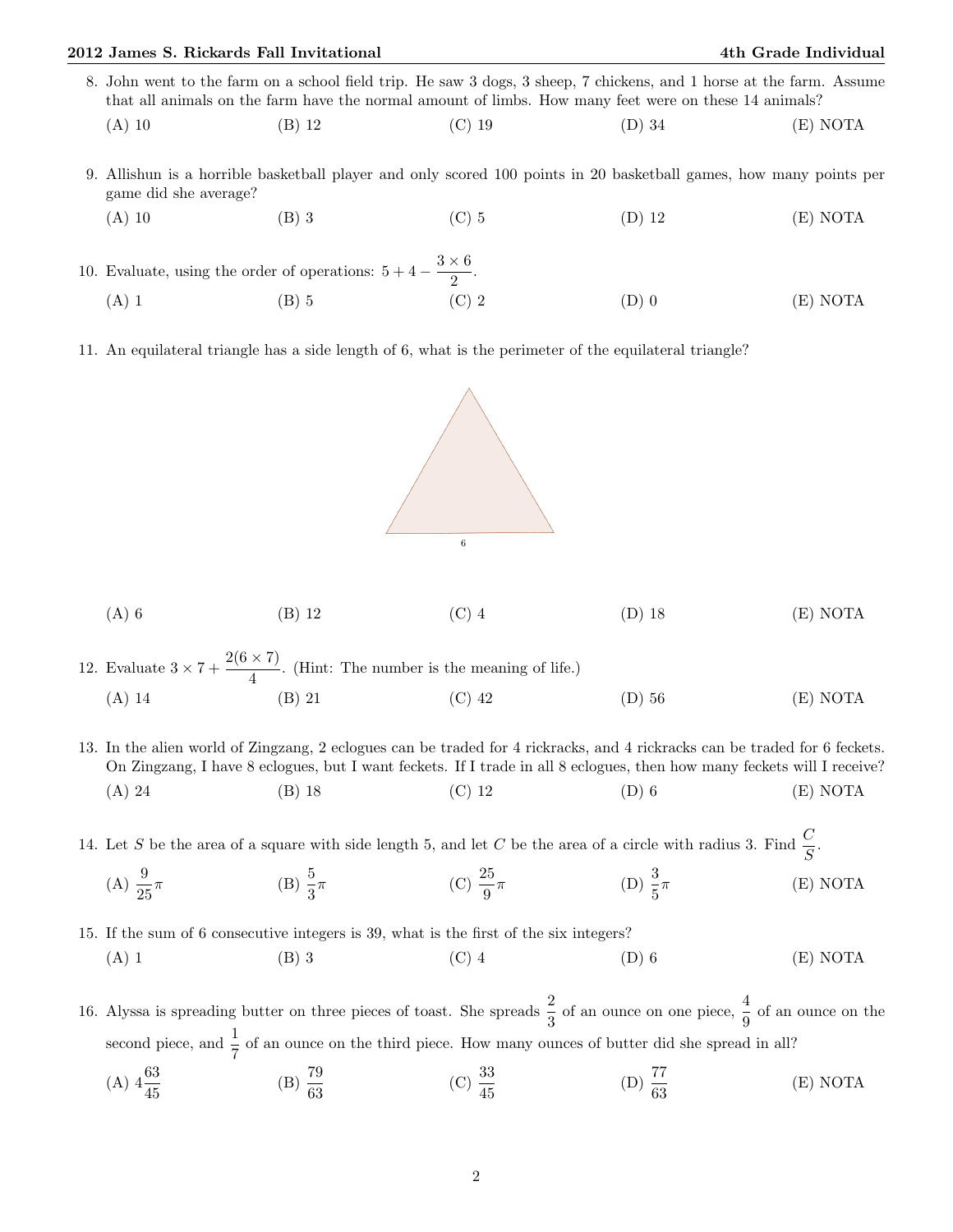|                                        | 2012 James S. Rickards Fall Invitational                     |                 |                                                                                              |                                                                                                                                                                                                                                                                        | 4th Grade Individual |
|----------------------------------------|--------------------------------------------------------------|-----------------|----------------------------------------------------------------------------------------------|------------------------------------------------------------------------------------------------------------------------------------------------------------------------------------------------------------------------------------------------------------------------|----------------------|
|                                        |                                                              |                 | have quarters, how many quarters will you have to pay with?                                  | 17. A painting measures 2 meters by 2 meters. A frame shop charges \$5.00 per meter for a wooden frame. If you only                                                                                                                                                    |                      |
| (A) 160                                | $(B)$ 40                                                     |                 | $(C)$ 20                                                                                     | $(D)$ 80                                                                                                                                                                                                                                                               | (E) NOTA             |
|                                        | How high does his vertical leap have to be to reach the rim? |                 |                                                                                              | 18. Mihir wants to dunk on a 10 foot hoop very badly; unfortunately, Mihir only has a standing reach of 7 feet 3 inches.                                                                                                                                               |                      |
| $(A)$ 33 inches                        |                                                              | $(B)$ 32 inches | $(C)$ 25 inches                                                                              | $(D)$ 21 inches                                                                                                                                                                                                                                                        | (E) NOTA             |
| the taller of the two?<br>$(A)$ Pamela | $(B)$ Tony                                                   |                 | $(C)$ They're the same height<br>hours. How many minutes of League of Legends has he played? | 19. Pamela and Tony disagree about who is taller. Pamela is 64.8 inches, while Tony is 5 feet, 10 inches tall. Who is<br>(D) Not enough information<br>20. Matthew has been playing an online game, League of Legends, and is obsessed with it. He has played for 9000 | (E) NOTA             |
| (A) 5,400                              | (B) 54,000                                                   |                 | $(C)$ 540,000                                                                                | $(D)$ 5, 400, 000                                                                                                                                                                                                                                                      | (E) NOTA             |
| $(A)$ 18                               | $(B)$ 4                                                      |                 | What is the positive difference between Annie's answer and the real answer?<br>$(C)$ 6       | 21. Annie has a problem with counting; she thinks there are 12 ways of arranging 3 different ties with 6 different shirts.<br>$(D)$ 3                                                                                                                                  | (E) NOTA             |
|                                        |                                                              |                 |                                                                                              |                                                                                                                                                                                                                                                                        |                      |
|                                        |                                                              |                 | 22. If two numbers have a difference of 1 and their sum is 19, what are the two numbers?     |                                                                                                                                                                                                                                                                        |                      |
| $(A)$ 5 and 14                         |                                                              | $(B)$ 3 and 4   | $(C)$ 9 and 10                                                                               | $(D)$ 19 and 5                                                                                                                                                                                                                                                         | (E) NOTA             |

23. If a right triangle's side lengths are 6 and 8, what is the hypotenuse?(Hint: Use  $a^2 + b^2 = c^2$ )



|         | 24. Find the mean of the following set of numbers rounded to the nearest integer: $\{4, 5, 1, 6, 2, 8\}$ . |         |          |          |
|---------|------------------------------------------------------------------------------------------------------------|---------|----------|----------|
| $(A)$ 4 | $(B)$ 5                                                                                                    | $(C)$ 8 | $(D)$ 12 | (E) NOTA |

25. The product of A and B is 63 and it is also known that  $A - B = 2$ . Given that B is a positive number, what is B? (A) 5 (B) 3 (C) −9 (D) 7 (E) NOTA

26. Find the greatest common factor of 42 and 36.

(A) 2 (B) 4 (C) 7 (D) 6 (E) NOTA